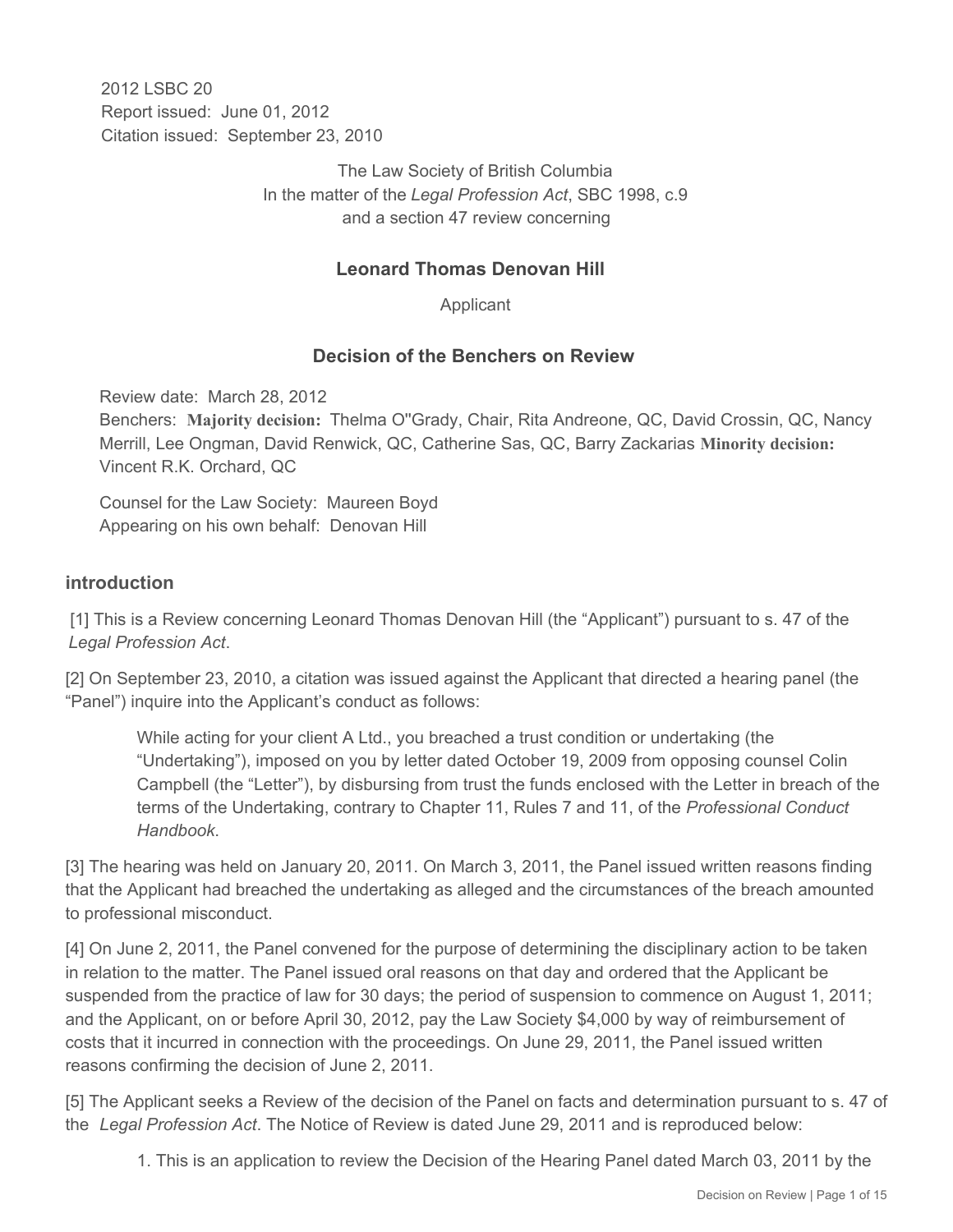Benchers of the citation issued September 23, 2010 and heard on January 20, 2011 and June 2, 2011.

2. The order sought is to dismiss the citation.

3. The issues are whether mistakes can be made by a lawyer in and about complying with undertakings that do not amount to professional misconduct including:

• Whether the proper test was employed by the panel hearing the citation as to what constitutes professional misconduct.

• Whether a single act of negligence can contribute [sic] professional misconduct.

• Whether the panel was correct in its approach of assessing credibility and in concluding that credibility or the evidence led by the Respondent was irrelevant.

• Whether the panel erred in overlooking credible evidence of the Respondent's assistant.

• Whether the panel applied the correct burden of proof.

## **THE SCOPE OF REVIEW BY THE BENCHERS**

[6] A review by the Benchers is governed by section 47 of the *Legal Profession Act*. These are the relevant provisions:

Review on the record

47 (1) Within 30 days after being notified of the decision of a panel under section 22 (3) or 38 (5), (6) or (7), the applicant or respondent may apply in writing to the benchers for a review on the record.. . .

(5) After a hearing under this section, the benchers may

- (a) confirm the decision of the panel, or
- (b) substitute a decision the panel could have made under this Act.

[7] The nature and extent of the authority and discretion reposed in the Benchers is anchored in the principle that the Benchers are charged with the ultimate responsibility of assessing the conduct of the members of the Law Society. The existence of this broad discretion and its importance to the legal profession has been recognized in Canadian courts for decades. The seminal articulation of this principle is set out by Mr. Justice Branca in *Re Prescott* (1971), 19 DLR (3d) 446, at 452:

The Benchers are the guardians of the proper standards of professional and ethical conduct. The definition, in my judgment, shows that it is quite immaterial whether the conduct complained of is of a professional character, or otherwise, as long as the Benchers conclude that the conduct in question is "contrary to the best interest of the public or of the legal profession". The Benchers are elected by their fellow professionals because of their impeccable standing in the profession and are men who enjoy the full confidence and trust of the members of the legal profession of this Province.

[8] This obligation remains unfettered. In embarking upon a Review, the Benchers must determine whether the decision of the Panel was correct and, if it finds that it was not, then the Benchers must substitute their own judgment for that of the Panel.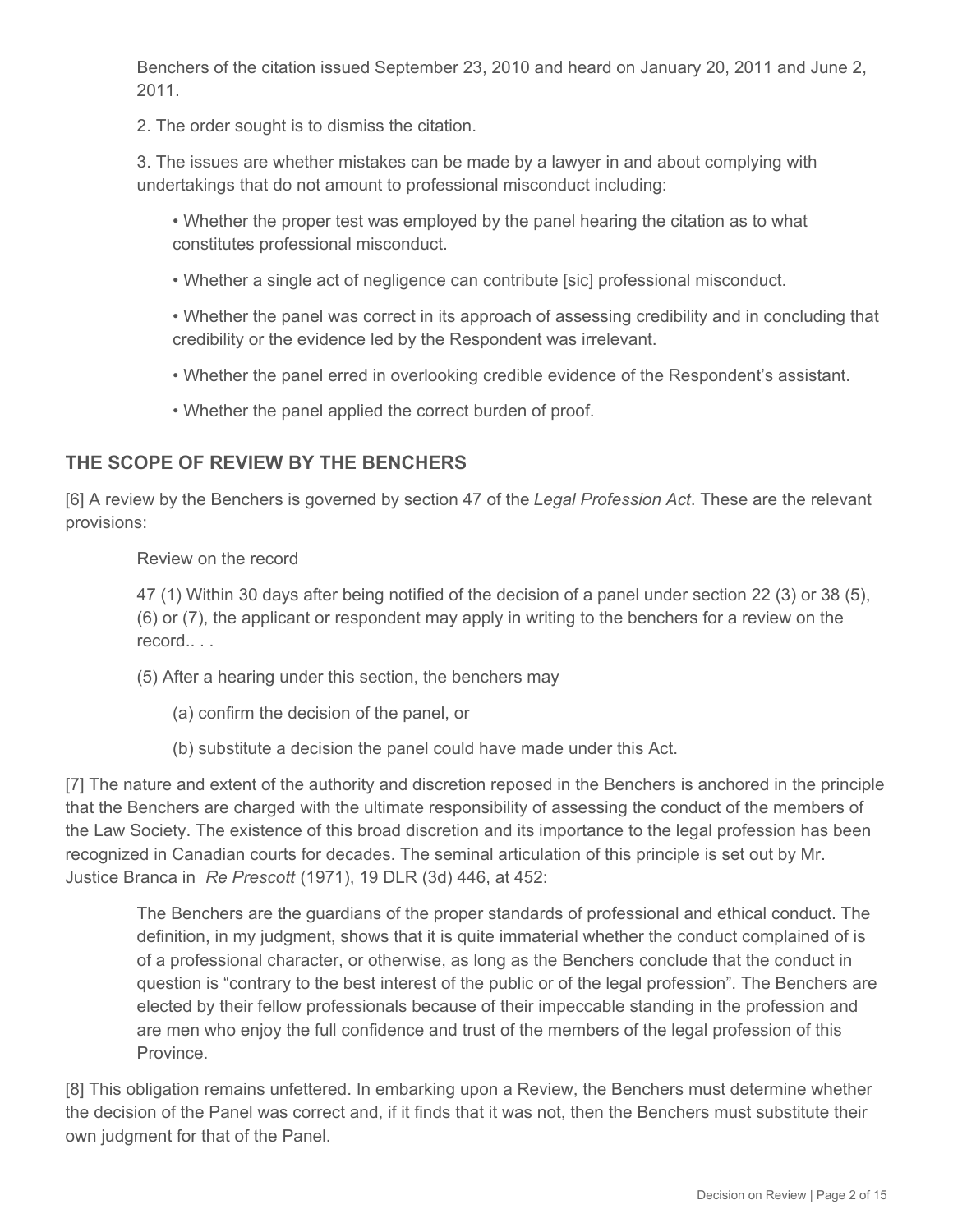[9] The approach to a "correctness" analysis is also well entrenched in our jurisprudence. In *Dunsmuir v. New Brunswick*, 2008 SCC 9 at para. 50, the Supreme Court of Canada held as follows:

… When applying the correctness standard, a reviewing court will not show deference to the decision maker's reasoning process; it will rather undertake its own analysis of the question. The analysis will bring the court to decide whether it agrees with the determination of the decision makers; if not, the court will substitute its own view and provide the correct answer. From the outset, the court must ask whether the tribunal's decision was correct.

[10] This is the principle and approach clearly provided for in s. 47(5) of the *Legal Profession Act*.

## **THE FACTS AND CIRCUMSTANCES**

[11] There is agreement between the parties concerning the essential facts leading to the receipt and dispersal of the funds by Mr. Hill.

[12] At all material times Mr. Hill represented A Ltd. (the "Client"), which was the plaintiff in a builder's lien action. At all material times, Mr. Colin Campbell represented the owners of the property, CY and JC.

[13] The builder's lien claim was filed in the Land Title Office on March 18, 2008, and on March 13, 2009 Mr. Hill commenced an action on behalf of the Client in New Westminster Supreme Court in respect of a builder's lien claim on the particular property. Also on March 13, 2009, Mr. Hill registered in the Land Title Office a Certificate of Pending Litigation on behalf of the Client against the title to the property.

[14] In or about July 2009, the parties to the action reached a settlement. On July 27, 2009, a representative of the Client executed a Form C Release of the lien claim.

[15] On July 28, 2009, Mr. Campbell wrote to Mr. Hill:

Once we have agreed on the form of release, I will send the funds to you on your undertaking not to release it until you have submitted these for filing, and to take all reasonable steps to rectify any defects that the Land Title Office may notify you of, and you have a full release in approved form of my clients executed by your client with irrevocable instructions to forthwith deliver it to me along with copies of the registered LTD documents showing the registration numbers.

… please send me a copy of the form or release you propose to have your client sign releasing my clients.

[16] In or about September or October 2009, the parties to the action agreed on the form of release, on October 5, 2009 the Client executed a general release (the "Release"), and on October 13, 2009 Mr. Hill wrote to Mr. Campbell enclosing a copy of the executed Release and requesting that Mr. Campbell forward the funds.

[17] On October 19, 2009, Mr. Campbell sent Mr. Hill a letter enclosing a trust cheque in the amount of \$11,500 payable to Mr. Hill on his undertaking:

… not to release any part of those funds from trust, except to return them to Chee Dusevic [Mr. Campbell's law firm] on demand if you are unable to comply with this undertaking within a reasonable time, until

1. you have submitted the discharges of the claim of lien and certificate of pending litigation for filing, and [sic] to take all reasonable steps to rectify any defects that the Land Title Office may notify you of,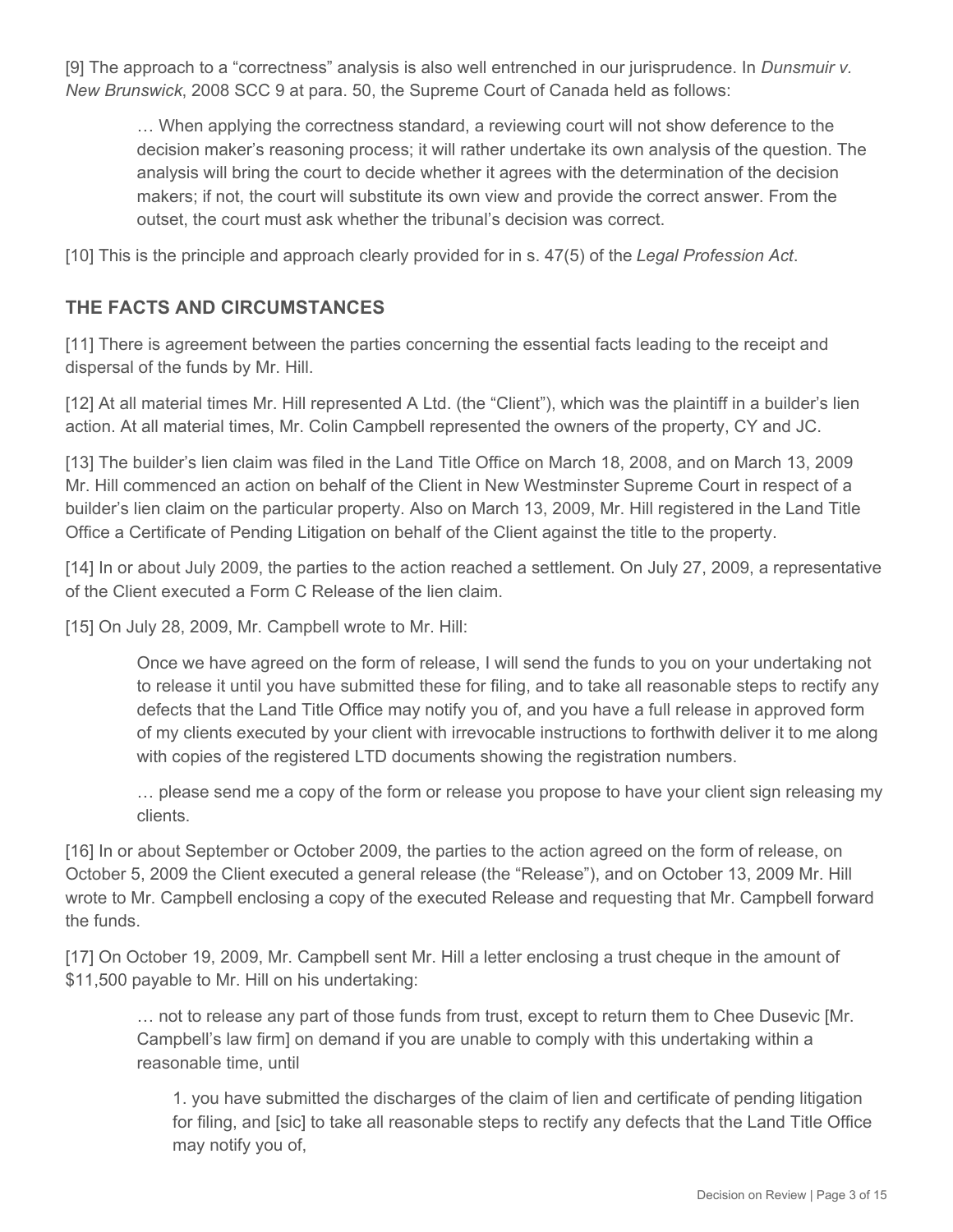2. you have endorsed and submitted for filing the enclosed consent dismissal order (which I have now drafted to assist in concluding this matter), and

3. you have received irrevocable instructions from your client to promptly deliver the entered consent dismissal order to me it to me [sic] along with copies of the registered discharges [sic] documents showing the registration numbers, and the original executed release. …

[18] Mr. Hill admits he received the undertaking letter on October 22, 2009 and the cheque for \$11,500 attached to it.

[19] On October 22, 2009, Mr. Hill deposited the \$11,500 to his trust account and on October 23, 2009, withdrew \$840 from trust to pay his outstanding account. He also withdrew the balance of the funds, the amount of \$10,660 and paid this money to his client.

[20] When Mr. Hill released the funds from his trust account on October 23, 2009:

(a) he had not submitted a discharge of the lien claim or the Certificate of Pending Litigation to the Land Title Office; and

(b) he had not submitted for filing the consent dismissal order of the Action.

[21] Mr. Hill ultimately attended to the required filing:

(a) the discharge of the Certificate of Pending Litigation was registered in the Land Title Office on January 14, 2010;

(b) the discharge of the Lien Claim was registered in the Land Title Office on January 25, 2010; and

(c) the consent dismissal order was submitted for filing in the New Westminster Registry on January 19, 2010.

[22] The sequence of events that led to the filing of the required documentation was as follows:

1. On December 28, 2009, Mr. Campbell wrote to Mr. Hill:

… I note that we have not received, among other documents, the discharges of the claim of lien and certificate of pending litigation.

Please confirm that you have filed them and send us filed copies immediately, with the original executed release. If you have not yet received a copy of the entered consent dismissal order to send us, please let us know when it was submitted.

2. On January 14, 2010, Mr. Hill sent Mr. Campbell a fax enclosing a copy of the following documents that had been submitted for registration at the Land Title Office that day; a Form 17 Application to cancel the Certificate of Pending Litigation; a Form C Release of the Lien Claim; and a letter dated July 10, 2009 from Mr. Hill authorizing the cancellation of the Certificate of Pending Litigation. In this fax, Mr. Hill told Mr. Campbell that the Consent Dismissal Order would be faxed to Mr. Campbell once it was returned by the registry.

3. On January 15, 2010, Mr. Campbell sent Mr. Hill a letter, in which he wrote:

… The copy of the discharge of the claim of builder's lien enclosed was not registered. Please send me a copy of the registered discharge showing the registration particulars.

Do you continue to hold in trust the \$11,500? If not, on what date did you pay out of trust?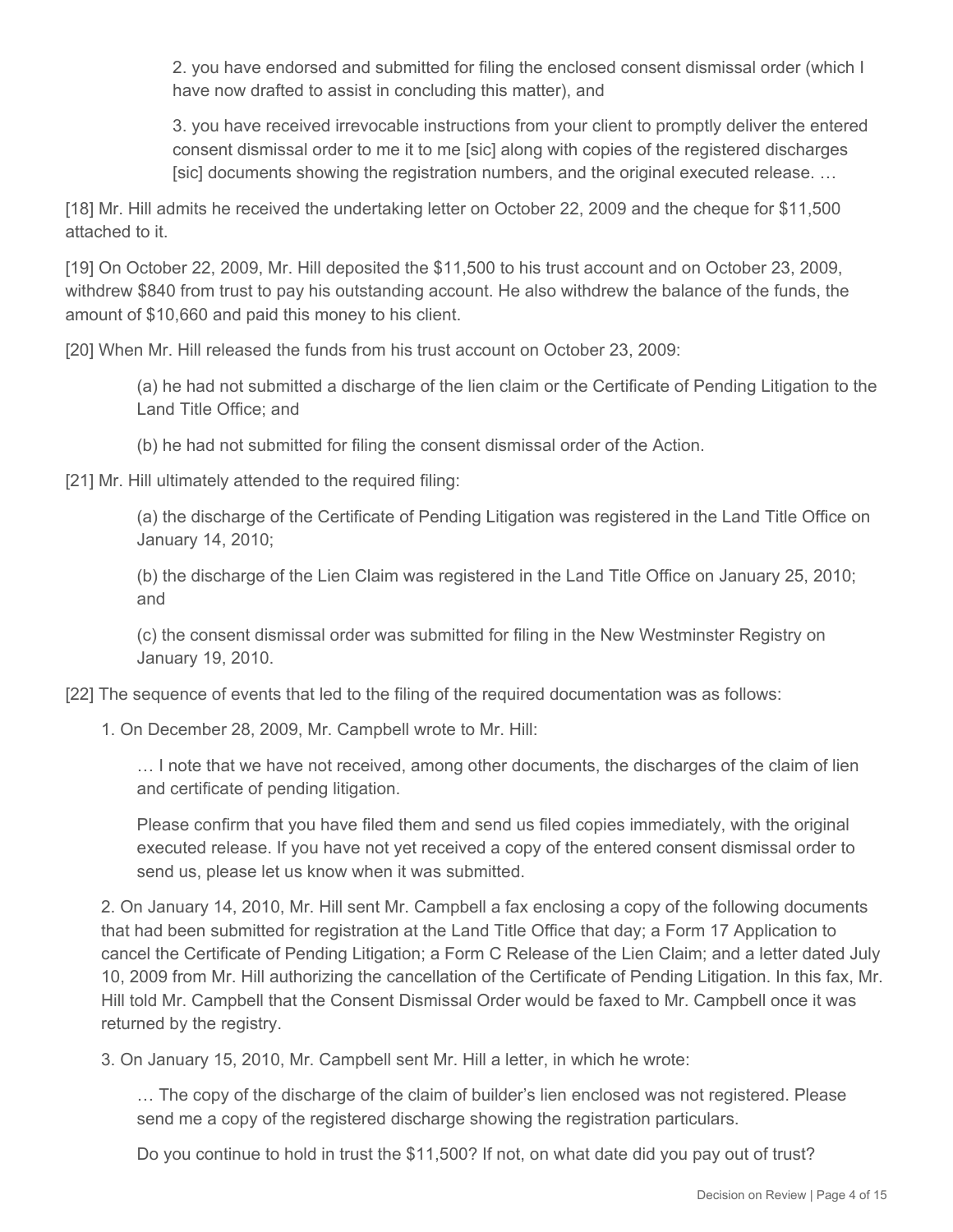4. On January 15, 2010, Mr. Hill sent a fax (dated January 14, 2010) to Mr. Campbell in which he wrote:

We refer to the above matter and your letter dated January 15, 2010. Please be advised that we did confirm with the Land Titles office at New Westminster and they told us that it's the release of the CPL and the Lien under the [number].

5. On January 15, 2010, Mr. Campbell then wrote to Mr. Hill:

I have received a telephone message from Anita of your office.

She did not address one issue in particular, to which I demand your immediate written reply.

Do you continue to hold in trust the \$11,500? If not, on what date did you pay out of trust?

6. On January 15, 2010, Mr. Campbell sent to Mr. Hill a further letter, in which he wrote:

You are also on an undertaking to have irrevocable instructions from your client before releasing funds to, among other things deliver the original release to me along with the consent dismissal order. Please confirm that you have the original release, and will send it (not fax it) to me with a copy of the entered consent order when the latter is available, at the latest.

I repeat: do you continue to hold in trust the \$11,500? If not, on what date did you pay out of trust?

7. Mr. Campbell did not receive a response from Mr. Hill regarding the trust funds during the day on January 15, 2010. Late in the afternoon of January 15, 2010, Mr. Campbell sent Mr. Hill another letter, in which he wrote:

Inform me in writing by noon on Monday, January 18, 2009, whether or not you continue to hold in trust the \$11,500, and if not, on what date you paid the funds out of trust.

8. On January 18, 2010, Mr. Hill sent a fax to Mr. Campbell, in which he wrote:

We refer to the above matter and write to advise you that the funds were disbursed on October 23, 2009. Sorry this escaped my attention. The Release of the lien discharge, Certificate of Pending Litigation discharge letter and the Consent Dismissal were all ready to be filed. …

9. Also on January 18, 2010, Mr. Campbell reported the matter to the Law Society.

10. On February 10, 2010, the consent dismissal order was entered. On February 17, 2010, Mr. Hill delivered a copy of it to Mr. Campbell.

[23] These are the critical facts that formed the foundation of the allegation before the Panel and are before us upon Review.

## **FINDINGS AND CONCLUSIONS OF THE PANEL**

[24] The facts are straightforward and are in large measure uncontested.

[25] On October 22, 2009, the office of the Applicant received a letter from Mr. Campbell enclosing a trust cheque in the amount of \$11,500 impressed with an undertaking concerning the Applicant's ability to deal with the funds.

[26] On October 23, 2009, the cheque was deposited to the Applicant's trust account. The same day, the Applicant prepared his account for services rendered, authorized withdrawal of the funds from his trust account to pay his account, and released the balance of the funds to his client.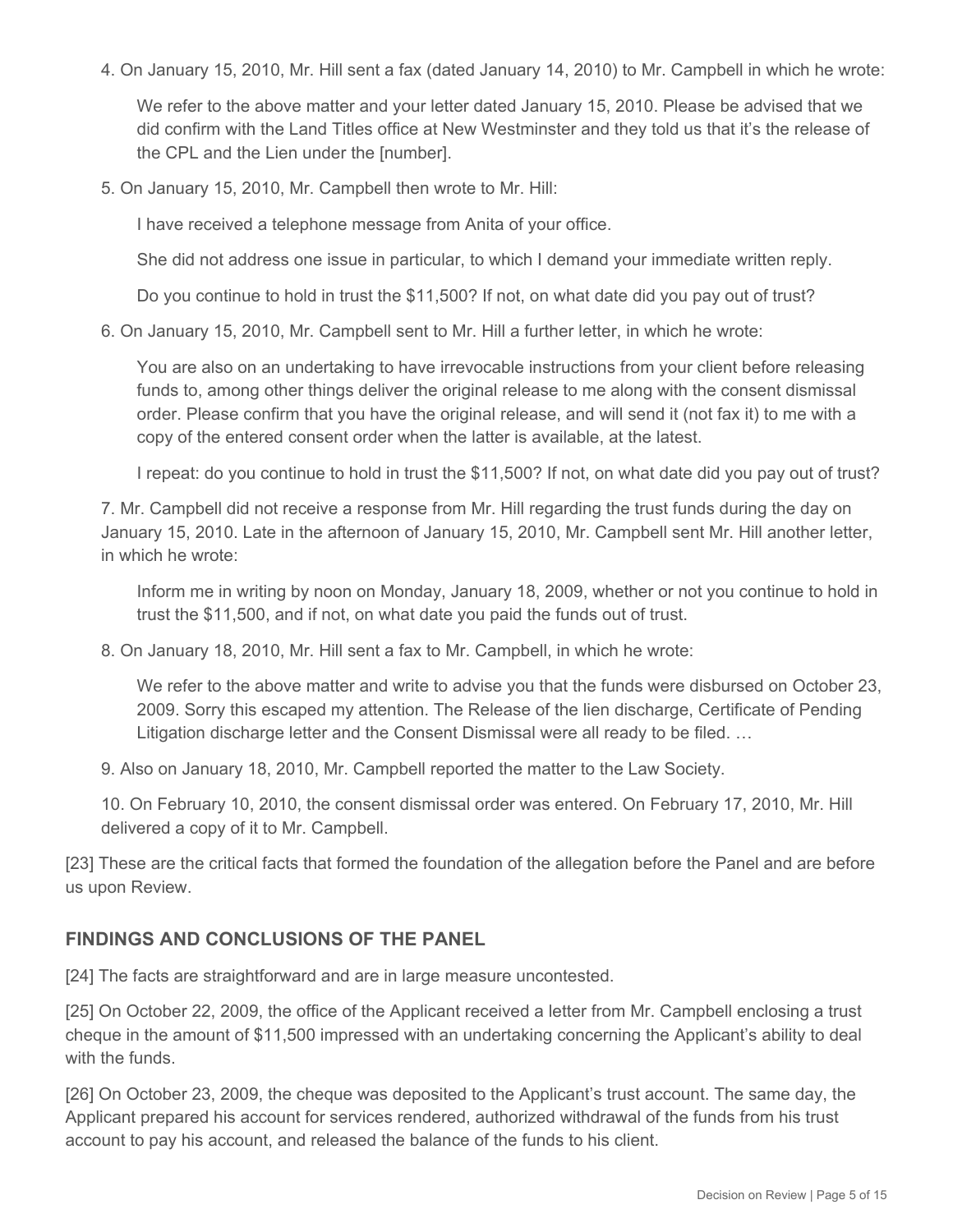[27] He did this without complying in any way with the undertaking.

[28] On the face of it, the allegation appears indefensible.

[29] The Applicant, however, took the position before the Panel that he did not see the letter imposing the undertaking upon its arrival in his office on October 22, 2009, and erroneously believed that the required documentation that was necessary to be filed in order to comply with the undertaking had, in fact, previously been filed. In essence, the Applicant says the release of the funds was a result of an honest but mistaken belief and, in the circumstances, ought not to give rise to a finding of professional misconduct.

[30] In opening before the Panel, counsel on behalf of the Law Society fairly and succinctly articulated the issue as follows:

As I understand it, the Respondent's defence is he did not see the undertaking letter. The issue in this case is, the Law Society says, whether in all of the circumstances the Respondent's unawareness of the undertaking constitutes professional misconduct. The Law Society's position is it does because the Respondent failed to take reasonable steps to ascertain the terms under which he received the funds.

[31] The Applicant gave evidence in support of his position. Generally speaking, the evidence addressed the circumstances surrounding the admitted failure of the Applicant to abide by the undertaking. The purport of the Applicant's position is fairly captured in the extracts of evidence contained in the paragraphs that follow.

[32] The Applicant testified at the hearing:

What happened after that was that he sent -- I readily admit that he sent the funds to me and he sent the letter with the undertakings that you can see in here. The problem was that the letter -- I didn't see the letter. Somehow because of the time that had gone by since July in drafting up the form of the release in October, I thought that all these matters had been filed that had to be filed in the land title office which was -- and all the documents were dealt with. This was a mistake, it was wrong, because it hadn't been done.

[33] And further:

So that's what happened. I attribute this to -- I mean, there's some things I should have done here as I can see them. One is I shouldn't have just gone on my memory as to what had happened and thought that these documents were filed. I should have opened the file and I realize that, then none of this would have happened.

[34] In cross-examination, the Applicant offered this evidence:

Q In your experience do you usually receive cheques without covering letters?

A No, there's usually something attached to them. I can't think of any example where you just get a cheque -- unless maybe it's somebody that doesn't have a lawyer.

Q So for you to have a cheque without a covering letter was unusual?

A It would have been, yeah, from a lawyer anyway.

Q Did you take any steps to locate the covering letter in October of 2009?

A I don't remember any of this actually, what happened on October 22nd or October 23rd. So I would have to say I don't know the answer to the question, and the answer is probably no, I didn't.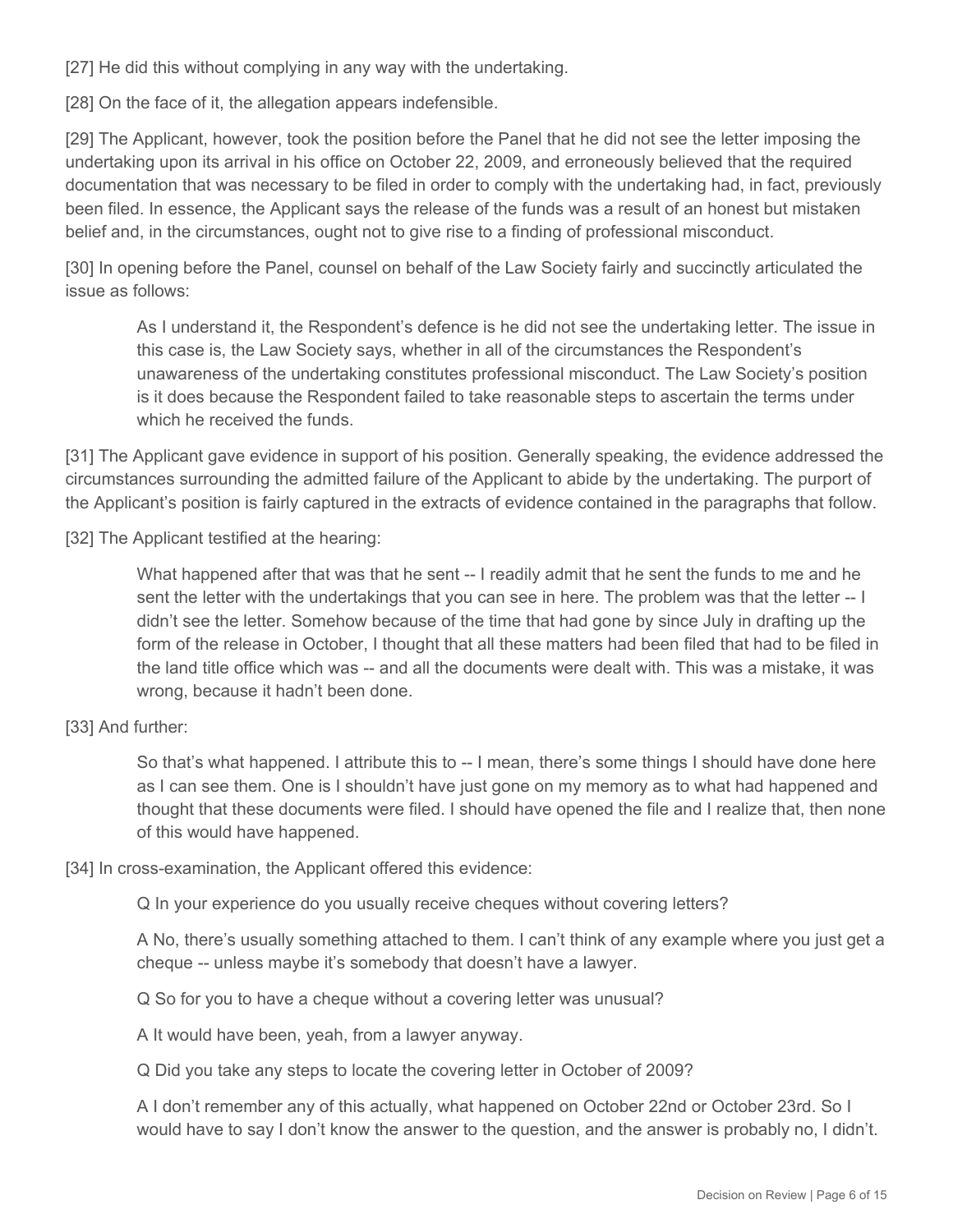[35] And finally:

Q Then you wrote: "I believe that the filing had been done at the time I disbursed the money."

A Right.

Q On what did you base that belief?

A Well, memory, a false memory but a memory. I thought it had been done.

[36] The Applicant's legal secretary, PK, also gave evidence. PK began her employment with the Applicant in November 2009.

[37] PK could not provide evidence concerning the circumstances of the receipt and disbursement of the funds. Her testimony largely consisted of confirmatory evidence relating to the Applicant's efforts to set matters straight after the critical timeframe in October 2009.

[38] The Panel concluded:

[16] In our view, the Respondent's contention that he was unaware of the fact that he was subject to an unfilled undertaking stretches credulity. … In these circumstances the Respondent's contention that he was unaware of the existence of the undertaking or that its terms were unfulfilled, seems to us simply implausible. We give it no credence.

…

[18] But even if we are wrong and the Respondent's claim of ignorance is taken at face value, we do not think that this changes the result.

…

[22] …The Respondent's failure to make any inquiries as to whether the conditions of his undertaking had been fulfilled before he disbursed the funds is in and of itself a "marked departure from that conduct the Law Society expects from its members," reflects "gross culpable neglect of his duties as a lawyer" (Law Society of BC v. Martin, 2005 LSBC 16), and cannot seriously be contended to have been "the product of events beyond [his] control or of an innocent mistake." (Re: Lawyer 10, 2010 LSBC 02)

…

[23] We have little hesitation in concluding that, on any view of the facts, the Respondent is, in respect of the matter for which he has been cited, guilty of professional misconduct. It is irrelevant to our conclusion whether the Respondent committed his admitted breach of undertaking intentionally or, as he claims, unintentionally because he was unaware of it.

## **ANALYSIS**

[39] On October 22, 2009, the Applicant found himself in possession of a cheque representing settlement funds relating to litigation in a builder's lien claim. The Applicant has an active practice in this area and testified it is not uncommon that these cases are resolved and funds exchanged based upon undertakings.

[40] In any event, the Applicant knew that settlement funds would be sent to him on an undertaking. The letter from Mr. Campbell in July 2009 advising the Applicant of this was in the Applicant's file. The Applicant assumes he had seen and read this letter.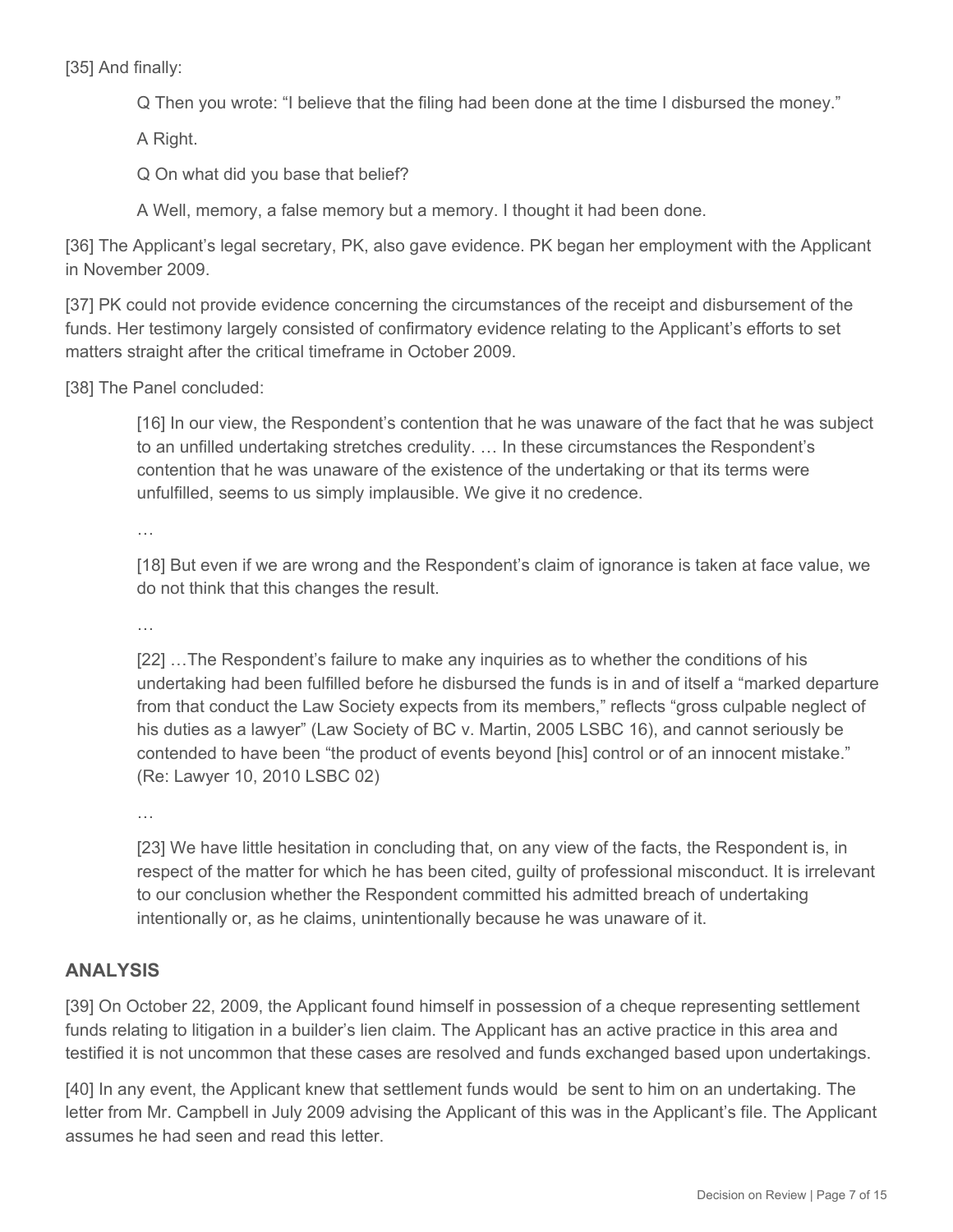[41] On October 23, 2009, the Applicant released the funds without complying with the undertaking that was contained in the letter forwarding the funds. He did so without making inquiries of Mr. Campbell, or anyone else, concerning the circumstances of the receipt of the cheque in his office. He did so without retrieving and looking in the file. He released the funds based upon "a memory" that the required undertaking had been previously complied with.

[42] His evidence before the Panel is that he could provide no factual basis upon which his memory of compliance rested. In his submissions before the Benchers on Review, he conceded there was no evidentiary foundation or circumstance that would support a reasonable belief he had in fact complied with his obligations prior to releasing the funds.

[43] In our view, his course of conduct in his dealings with the cheque was unacceptable conduct on the part of any lawyer, much less a lawyer of the Applicant's experience.

[44] We have no hesitation in concluding the Panel correctly found the Applicant's actions amounted to professional misconduct.

## **THE APPLICANT'S NOTICE OF REVIEW**

[45] We have assessed the evidence in this matter and concluded the Panel was correct in finding that the conduct of the Applicant constituted professional misconduct. In light of this finding, it may well be unnecessary to address the particular complaints of the Applicant contained in the Notice of Review and amplified in submissions before us.

[46] The Applicant and counsel on behalf of the Law Society took care in addressing the particular complaints in both written and oral submissions. In these circumstances, we are of the view it is appropriate to address the concerns raised and argued before us.

## **THE PARTICULAR COMPLAINTS**

## **The Proper Test for Professional Misconduct**

[47] The Applicant submits that the Panel erred in failing to apply the appropriate legal test in determining the nature of the conduct that constitutes professional misconduct.

[48] The Panel relied upon the test set out in *Law Society of BC v. Martin*. The Panel referenced this test at paragraph [19]:

In *Law Society of BC v. Martin*, 2005 LSBC 16 the hearing panel said that the test of whether there has been professional misconduct is:

whether the Respondent's behaviour displays culpability which is grounded in a fundamental degree of fault, that is whether it displays gross culpable neglect of his duties as a lawyer.

[49] Ultimately the Panel articulated the assessment of the evidence in this way:

… the Respondent's failure to make any enquiries as to whether the conditions of his undertaking had been fulfilled before he disbursed the funds is in and of itself a "marked departure from that conduct the Law Society expects from its members," reflects "gross culpable neglect of his duties as a lawyer" ( *Martin*) ….

[50] In our view, there is no doubt the Panel appreciated the appropriate test and applied it properly to the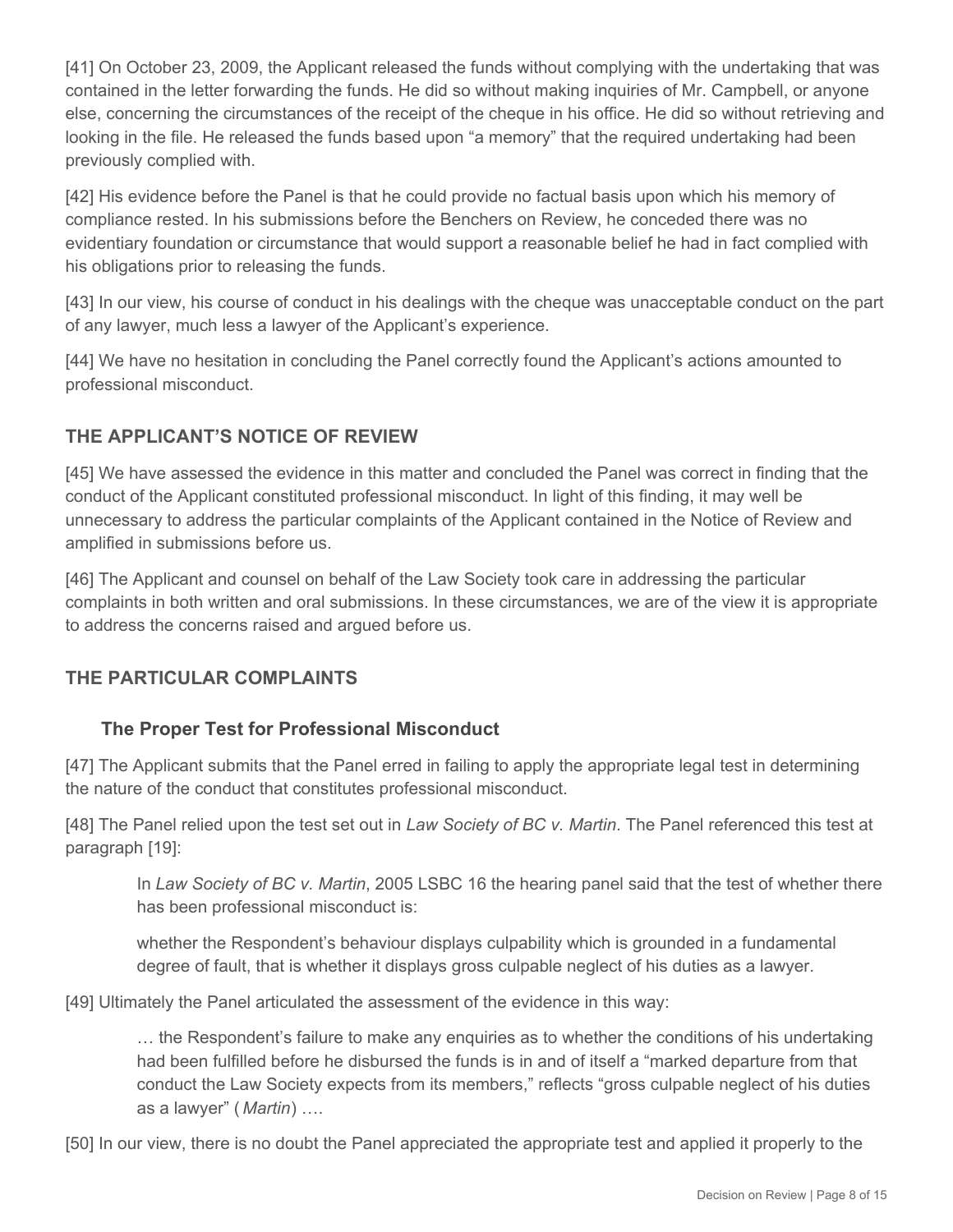facts.

## **A Single Act of Negligence as Professional Misconduct**

[51] The Applicant list as an issue for the Review "Whether a single act of negligence can contribute [sic] professional misconduct. This submission, as we understood it, is closely linked to the general position taken by the Applicant that the act of releasing the funds in the particular circumstances should not, or could not, amount to professional misconduct.

[52] We have made it clear the circumstances before us do amount to professional misconduct. Whether the conduct and circumstances should be properly described as a single act or a series of acts misses the point. The issue is whether the conduct, in all the circumstances, demonstrates a marked departure from the conduct the Law Society expects from its members (as articulated in *Martin*). We have found that the conduct of the Applicant does, in fact, demonstrate such a departure.

# **The Issue of the Application of the Correct Burden of Proof**

[53] It is the position of the Applicant that the Panel erred in not appreciating and applying the correct burden of proof. In other words, the Panel failed to apply the correct standard of proof and/or erred in determining the evidence was capable of proving the allegation of misconduct.

[54] The onus and burden of proof in Law Society hearings is well known and consistently applied. The onus is on the Law Society to prove on the balance of probabilities that the respondent conducted himself in such a way that it amounted to professional misconduct.

[55] There was nothing in the decision of the Panel that indicted that the Panel applied a standard of proof other than the appropriate one. It is simply not reasonable to conclude the Panel failed to appreciate the appropriate burden of proof. There was a body of evidence before the Panel that, if accepted, was capable of proof on the balance of probabilities that the Applicant was bound by and breached the undertaking; and did so in circumstances that amounted to gross culpable neglect of his duties as a lawyer.

[56] In addition, applying the appropriate standard of proof, we have concluded the Panel did correctly find professional misconduct on the part of the Applicant.

## **The Issue of a "Culture" Regarding Undertakings**

[57] The Applicant urged us to find that the Panel erred in relying on the existence, or at least the notion of a "culture" regarding undertakings that was not in evidence before the Panel.

[58] This submission arises from the finding of the Panel as follows:

There is an abundance of material - which we do not think it is helpful to review in these Reasons that supports the existence of what counsel for the Law Society described in written submissions as "an exacting and well established legal culture regarding undertakings." That culture defines the conduct that the Law Society expects from its members in respect of undertakings.

[59] In our view, this observation, characterized as a "culture", is simply a recognition by the Panel of the importance undertakings play in the practice of law and the obligations of lawyers to fulfill every undertaking given and trust condition accepted. The ethical obligations of our profession make this quite clear.

[60] There can be no doubt that the critical importance of undertakings in the context of the practice of law is well known to the profession. The Applicant knows this. The Benchers do not require evidence to recognize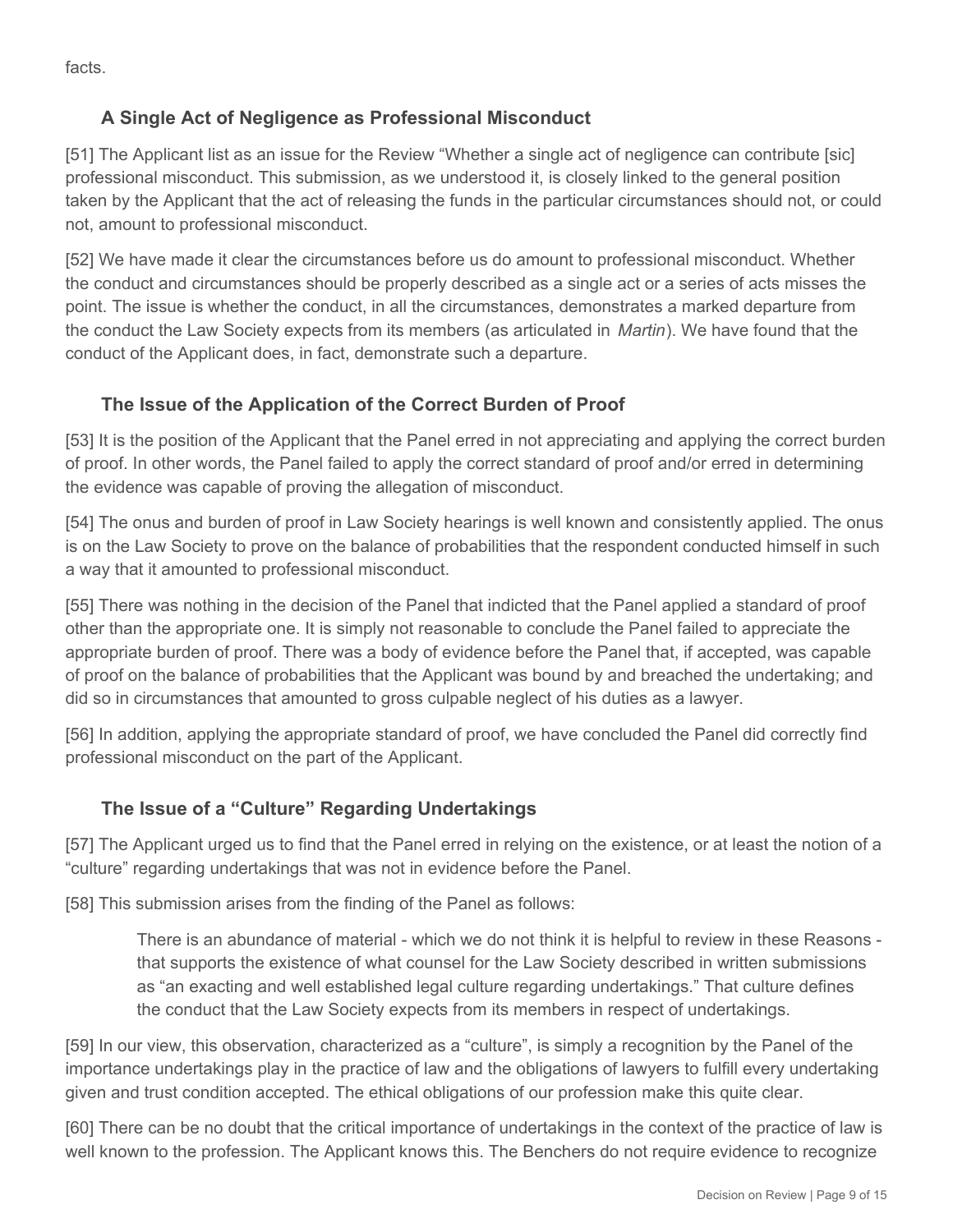and rely upon this fundamental principle.

#### **The Assessment of Evidence and the Adequacy of the Reasons**

[61] The Applicant raises the issue as to whether the Panel properly assessed the evidence, including the issue of credibility. This is coupled with the particular complaint that the Panel overlooked the evidence of the Applicant's legal secretary, PK. This is expressed in the Applicant's written submissions in the following way:

… except to express disbelief, the Panel gives me no reasons why the Respondent's evidence was disbelieved. There needs to be articulation of why the evidence was disbelieved. *R. v. R.E.M*., [2008] SCJ No. 52.

[62] The Applicant submitted that the Panel failed to properly consider the evidence and properly express their reasoning concerning the findings against the Applicant. This is fundamentally a complaint concerning the adequacy or sufficiency of reasons.

[63] Procedural fairness generally requires tribunals to provide reasons for its decision. This is particularly so when it comes to findings concerning professional misconduct. The Law Society is a self-governing profession. It is important from the perspective of both the public and lawyers that the circumstances and the reasoning concerning matters of professional conduct be comprehensible and transparent.

[64] In addition, in circumstances where a Review is available from the decision of a tribunal, it is necessary that the reasons allow for an effective and meaningful Review to take place.

[65] In *R. v. Gagnon*, [2006] 1 SCR 621 the Court expressed the issue and its approach in terms of common sense, tempered with reasonable deference at paragraph 19:

This Court has consistently admonished trial judges to explain their reasons on credibility and reasonable doubt in a way that permits adequate review by an appellate court. Having encouraged these expanded reasons, it would be counterproductive to dissect them minutely in a way that undermines the trial judge's responsibility for weighing all of the evidence. A trial judge's language must be reviewed not only with care, but also in context. … The task is to assess the overall, common sense meaning, not to parse the individual linguistic components.

[66] And further at paragraph 20:

Assessing credibility is not a science. It is very difficult for a trial judge to articulate with precision the complex intermingling of impressions that emerge after watching and listening to witnesses and attempting to reconcile the various versions of events. That is why this Court decided, most recently in *H.L.*, that in the absence of a palpable and overriding error by the trial judge, his or her perceptions should be respected.

[67] And finally, at paragraph 22:

In this case, looking at the trial judge's reasons as a whole, they were sufficient. While yielding a result with which the majority in the Court of Appeal disagreed, the reasons nonetheless adequately demonstrated the rationale behind the trial judge's conclusions on credibility and reasonable doubt.

- [68] There were two witnesses in this case: the Applicant and PK.
- [69] The Panel was alive to the evidence of PK; in fact, she was questioned extensively by members of the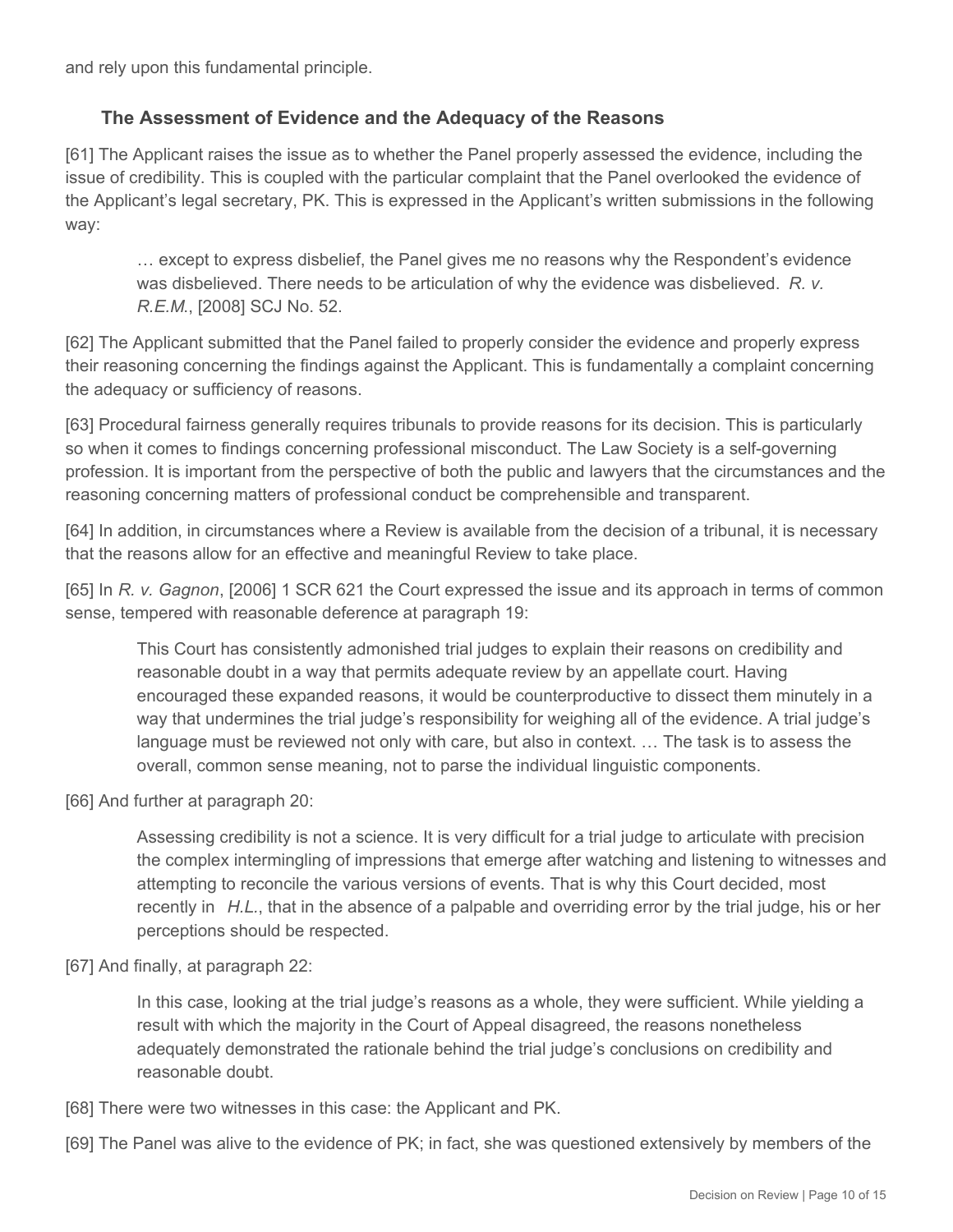Panel.

[70] In the particular circumstance, there is no reasonable basis to believe the failure to discuss her evidence impacted the conclusions of the Panel.

[71] The test for the adequacy of reasons was confirmed by Mr. Justice Donald, for the Court of Appeal in *K (KL) v. K (EJ)*, 2011 BCCA 276, 19 BCLR (5th) 320:

[31] ... It was not, in my view, necessary for "intelligibility" to have a full recital of the evidence. A trial judge is not required to exhaustively survey every piece of evidence offered at trial. As this Court stated in *Marois v. Pelech*, 2009 BCCA 286, 95 BCLR (4th) 243 at para. 46:

The failure of the trial judge to discuss the evidence in detail is not sufficient reason for this Court to re-examine it unless it gives rise to a "reasoned belief that the trial judge must have forgotten, ignored, or misconceived the evidence in a way that affected his conclusion": *Van de Perre v. Edwards*, 2001 SCC 60, [2001] 2 SCR 1014 at para. 15, aff'd *Housen v. Nikolaisen*, 2002 SCC 33, [2002] SCR 235 at paras. 39, 72.

[72] In our view, the decision of the Panel amply demonstrates the reasoning in arriving at its decision. The reasons of the Panel adequately and properly describe both what was decided and why the decision was made.

[73] While we are not in agreement with the Applicant's submission on this point, the finding of the Panel relating to the Applicant's credibility raises a different concern.

[74] The Panel rested the finding of professional misconduct on two foundations. The Panel concluded the Applicant was not credible in his assertion that he was unaware he was acting in violation of the undertaking. In addition, the Panel concluded that even accepting his evidence, his actions nevertheless amounted to professional misconduct due to his failure to take any steps to ascertain the true state of affairs before releasing the funds.

[75] It was, as the Panel concluded, " ... irrelevant to our conclusion whether the Respondent committed his admitted breach of undertaking intentionally or, as he claims, unintentionally because he was unaware of it."

[76] As previously referenced, counsel on behalf of the Law Society opened the case as follows:

As I understand it, the Respondent's defence is he did not see the undertaking letter. The issue in this case is, the Law Society says, whether in all of the circumstances the Respondent's unawareness of the undertaking constitutes professional misconduct. The Law Society's position is it does because the Respondent failed to take reasonable steps to ascertain the terms under which he received the funds.

[77] The concern we have is that the allegation or suggestion that the Applicant intentionally breached the undertaking was not put squarely in issue in the case brought by the Law Society. The Applicant, in answer to the citation, took the position that his failure was a result of neglect.

[78] Thereafter, a fair reading of the Record demonstrates that the issue that was struck between the Applicant and the Law Society was based upon this singular foundation. The Law Society pursued this position against the Applicant throughout the course of the hearing, and the Applicant defended the matter upon the same basis.

[79] In this regard, counsel on behalf of the Law Society extensively cross-examined the Applicant. It was not put to the Applicant that he was being untruthful or that he had knowingly or intentionally breached the undertaking.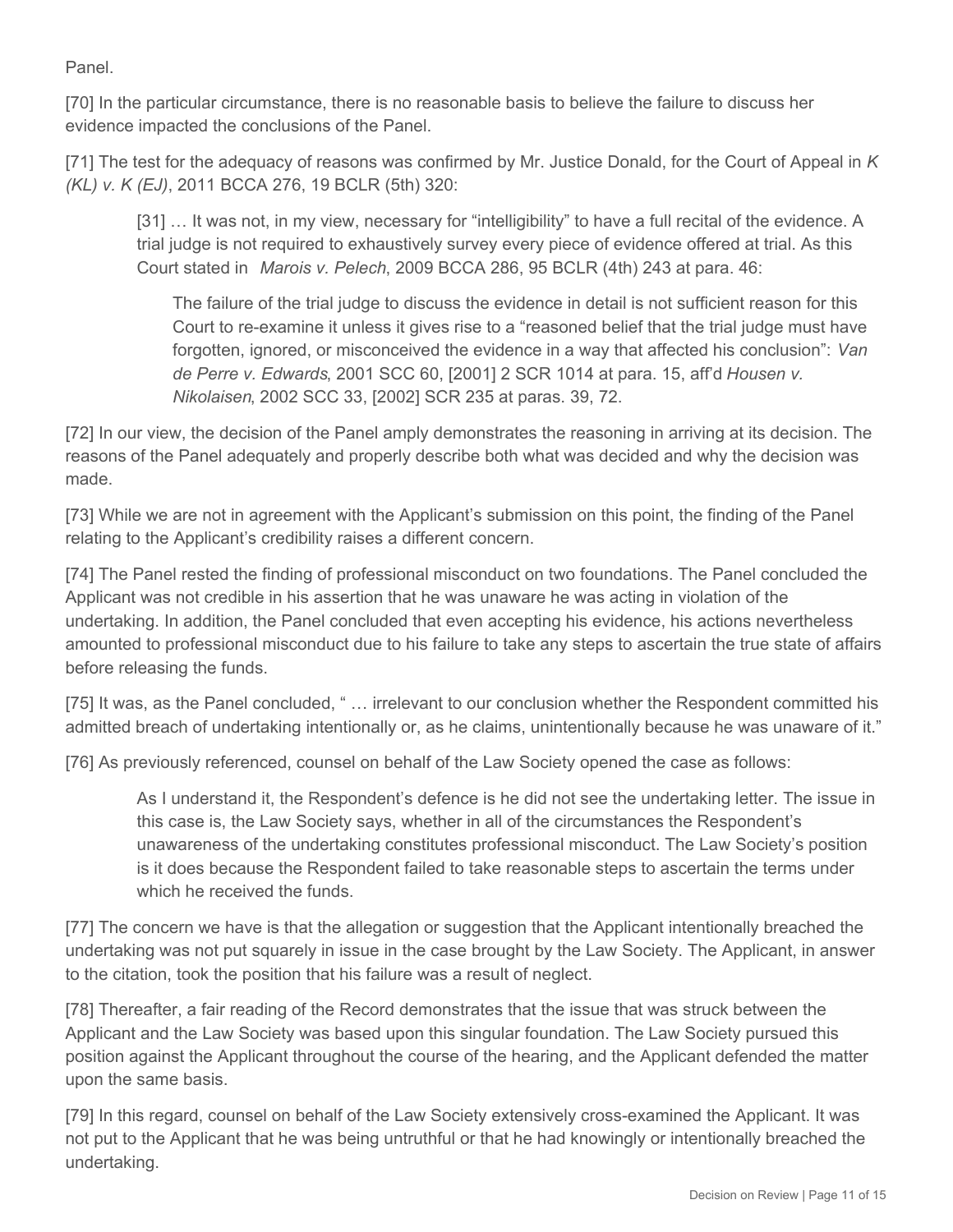[80] The theme of the cross-examination was, in fact, consistent with the position the Law Society had taken in its opening, namely: the liability of the Applicant rested on the proposition that the failure of the Applicant to take appropriate steps to ascertain the circumstances surrounding the receipt of the cheque was culpable neglect.

[81] Consequently, in submissions to the Panel, counsel on behalf of the Law Society quite properly did not argue or frame its case on the footing that the Applicant had intentionally breached the undertaking; or that the Applicant was being untruthful concerning his knowledge.

[82] The position of the Law Society is captured in the following submissions.

The question in this case is really whether the Respondent being unaware of the undertaking at the time he breached it, whether that is sufficient for a finding of misconduct or not. The Law Society says the question isn't really whether he was unaware of the undertaking but why he was unaware of it.

#### And further:

Simply on the basis of these facts the Law Society submits this is not a case where the Respondent was unaware because in circumstances where he had exercised reasonable diligence, and in fact we say he did not, the fact of the matter is he did not look at the file. …

I submit this culture about undertakings is extremely important in assessing whether the Respondent's unawareness of the undertaking was a marked departure from the standard expected of lawyers. The preponderance of case law from the case [sic] Law Society establishes that a breach of undertaking constitutes professional misconduct even when the lawyer does not intent [sic] to breach the undertaking or knowingly act contrary to it.

… and I would say here where I would say the Respondent did not take any reasonable steps to check the file, to check the awareness, to check the basis on which he received those funds, the evidence shows that he received the funds from opposing counsel but he did not see the covering letter which was of course the undertaking letter.

[83] The Law Society was consistent in its approach upon Review:

The main issue on this review is whether it is professional misconduct for a lawyer to breach an undertaking, where he has not read the letter that contains the undertaking and so is unaware of it, and when the lawyer receives and disburses trust funds without taking any steps to ascertain whether the funds are subject to an undertaking or to otherwise check the status of the matter or look at his file.

[84] An allegation of intentional wrongdoing against a lawyer is a serious charge. The moral turpitude associated with such a finding has significant impact. In the event such a finding is also coupled with the rejection of evidence under oath; it can prove fatal to one's professional reputation.

[85] The fact that the allegation of intentional wrongdoing was not argued by the Law Society in the prosecution of the case against the Applicant, naturally raises a concern the Applicant did not have an informed opportunity to fully answer and defend the allegation. In fact, it is clear the parties litigated the case on a different basis.

[86] In the circumstances, we confirm the finding of professional misconduct against the Applicant. We decline to endorse the finding of the Panel relating to the credibility of the Applicant, and we make no finding the Applicant intentionally breached the undertaking.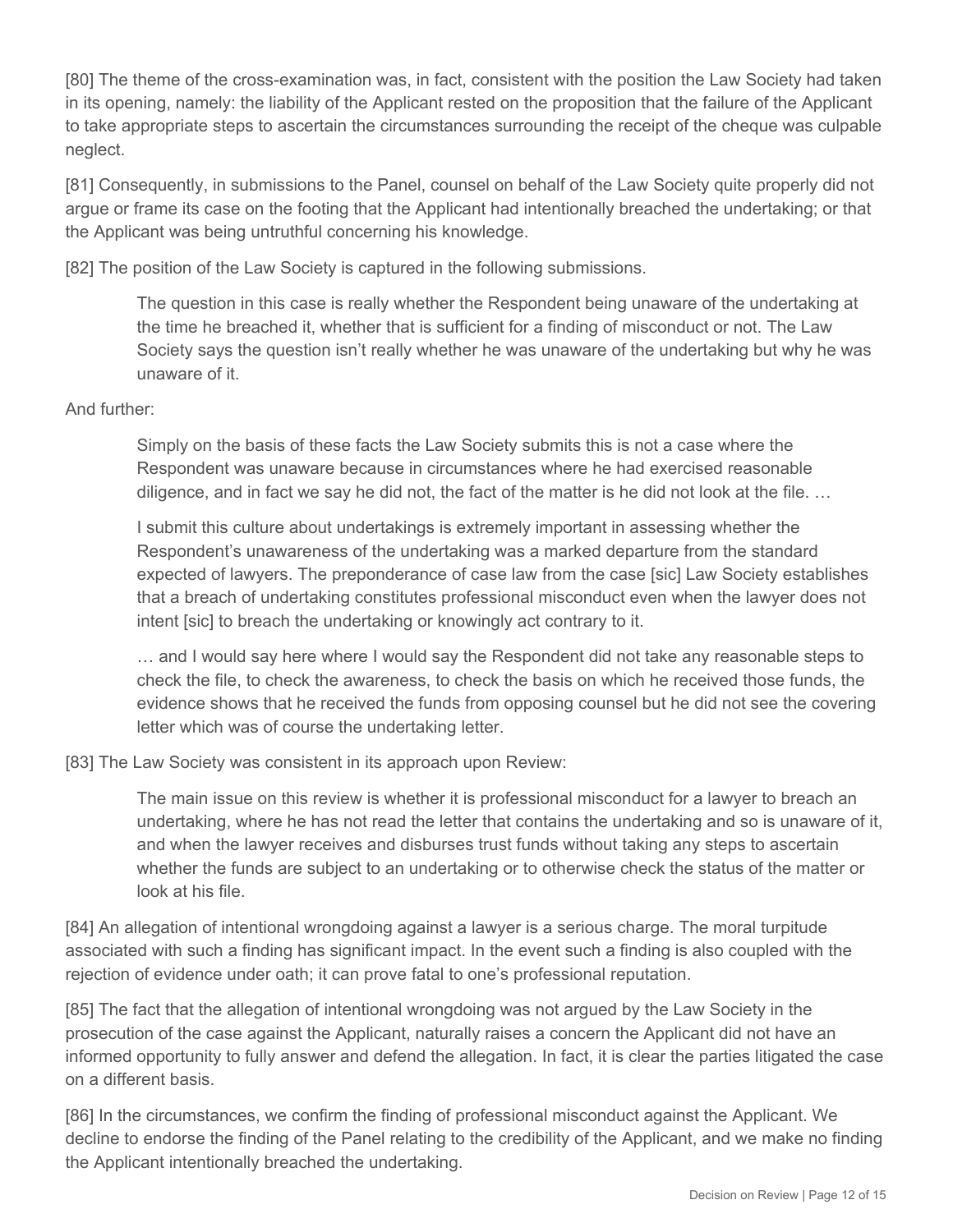# **MINORITY DECISION OF VINCENT ORCHARD, QC**

[87] I have had the opportunity of reading the decision in draft form concerning this s. 47 Review. I have no hesitation in agreeing with the conclusion that the hearing panel (the "Panel") correctly found the Applicant's actions amounted to professional misconduct in breaching an undertaking. However, I respectfully do not agree with my colleague's comments, which I consider more in the nature of obiter, concerning the factual finding by the Panel rejecting the Applicant's explanation that he was unaware of the undertaking imposed upon him in Mr. Campbell's letter of October 19, 2009. While I may or may not have reached the same conclusion as the Panel on that point, the Panel is owed a degree of deference sufficient to dissuade me from interfering in a factual finding. In my view, it was open to the Panel on the case as presented to reject the Applicant's testimony that he was unaware of the undertaking.

## **FACTUAL BACKGROUND**

[88] The factual background to the citation is comprehensively summarized in the Panel's decision and in the decision on Review. There is no need to repeat in detail the primary facts.

## **DISCUSSION**

[89] I agree that the standard of review is one of correctness. Nonetheless, on findings of fact, which include the weighing of evidence and assessing internal and external consistencies and inconsistencies in testimony, a review on the record should be restrained unless it can be shown that the original trier of fact has committed a palpable and overriding error. I am not satisfied that palpable and overriding error has been shown on this Review and accordingly I feel bound to defer to the findings of fact of the Panel.

[90] I have reviewed the Record of the hearing, and I do not consider that the cross-examination of the Applicant by counsel for the Law Society and the questioning of the Applicant by the Panel members were such that the Applicant was unaware that his explanation for the breach of undertaking was being scrutinized. There was extensive questioning on the primary facts and their inconsistency with his explanation. In my view, the Applicant was left in no doubt that his testimony to the effect that he was unaware of the undertaking was being challenged and might well be rejected by the Panel. I fail to see any patent unfairness on the basis of the Record.

[91] The Panel was aware that the Applicant had no actual memory at all of the events in his office on October 22 and 23, 2009 when he disbursed funds to his client and transferred funds in payment of his account contrary to the terms of the undertaking imposed by Mr. Campbell's letter of October 19, 2009. He candidly admitted he was reconstructing his explanation that: (i) he must not have seen the letter of October 19, 2009; and (ii) he believed that all the undertaking conditions had previously been met.

[92] As I noted, facts were certainly put to the Applicant in cross-examination that ran contrary to his explanation. Those primary facts included his acknowledgement of Mr. Campbell's letter of July 28, 2009 noting that funds would be sent to him on various undertakings. Also, the Applicant was experienced in the area of builder's liens, and he was very familiar with the customary practice of resolving such litigation on undertakings. In addition, the Applicant was questioned concerning his explanation that he thought his office had already satisfied the undertaking conditions by filing a consent dismissal order in the Court Registry and filing discharges in the Land Title Office prior to October 22, 2009 when Mr. Campbell's letter of October 19, 2009 arrived in the Applicant's office. That counsel for a plaintiff lienholder would dismiss a client's action by filing a consent dismissal order and would discharge other security documents without obtaining funds in trust or undertakings to protect the client was certainly a concern for the Panel.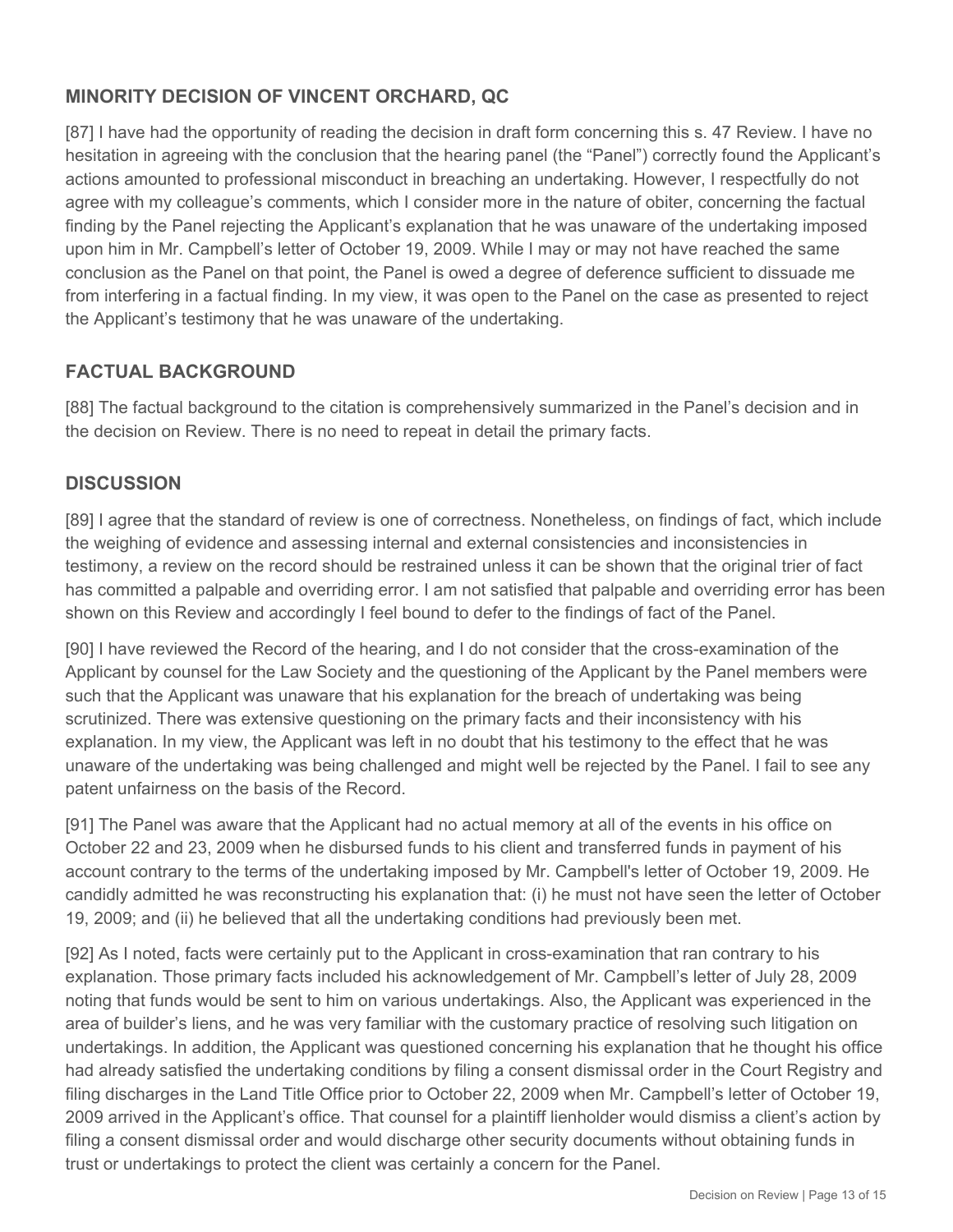[93] Furthermore, I am not troubled by the approach of counsel for the Law Society. Counsel's approach seemed consistent both at the hearing level and on this Review. Counsel for the Law Society supported the factual conclusions of the Panel. Indeed, on this Review counsel for the Law Society stated in her written submissions:

50. The Hearing Panel found implausible the Respondent's contention that he was unaware of the Undertaking for the reasons set out at paragraph 16 of the F&D Decision. Each of those reasons is based on the testimony or admission of the Respondent:

(a) In the March 2, 2010 letter to the Law Society the Respondent said: "I did know what had to be done in terms of documents to be filed in a case of this nature" … . The Respondent confirmed this statement in his testimony … .

(b) In a subsequent letter to the Law Society, dated April 6, 2010, he noted that "I do this kind of work all the time and pay close attention to what opposing counsel's requirements are on [sic] before funds can be disbursed" … . The Hearing Panel referenced the Respondent's evidence that it is common in builders' lien practice for documents or funds to be exchanged on undertakings and that he had an active practice in that field … .

(c) The Respondent was advised in July 2009 that the funds in settlement of the lien claim would be delivered to him on undertakings … . He received this letter and understood that the funds would be sent to him on an undertaking and this letter was in his client file ....

51. The Law Society submits that the Hearing Panel's decision is correct and supported by the evidence. *The Hearing Panel was entitled on the evidence before it to conclude that it was not sensible or credible for the Respondent to assert he was unaware of the Undertaking, when in all of the circumstances he was clearly aware of the possibility or likelihood that he was subject to an undertaking and the Undertaking Letter itself has been received in his office and a copy was accessible on the computer.* Moreover, the enclosures to the Undertaking Letter were received and handled in due course: the Cheque was deposited the same day and the consent dismissal order was placed in the file where it was found in January 2010. On October 13, 2009, approximately nine [days] before receiving the Undertaking Letter and Cheque, the Respondent sent the executed release to Mr. Campbell and requested that he forward payment in due course.

…

52. The Hearing Panel had the opportunity to observe the Respondent when he gave evidence, and deference should be given to its findings of fact and assessment of credibility.

#### [emphasis added]

[94] I agree with counsel for the Law Society that deference must be given to the Panel's findings of fact and assessment of credibility.

[95] It is trite law that a trier of fact may accept all, part, or none of a witness's testimony: *R. v. François*, [1994] 2 SCR 827 at 837. Moreover, I do not view the comments of the Panel in paragraph 16 of its decision as amounting to a finding that the Applicant was a dishonest and insincere witness. Credibility involves consideration of a number of factors including the honesty and sincerity of a witness but more importantly, "the real test of the truth of the story of a witness … must be its harmony with the preponderance of the probabilities which a practical and informed person would readily recognize as reasonable in that place and in those conditions.": *Faryna v. Chorny* (1951), 4 WWR (NS) 171 at pp. 174-175. In *Faryna v. Chorny*, O'Halloran, JA did not accept a witness's testimony because it was "equivalent to asking it to place its